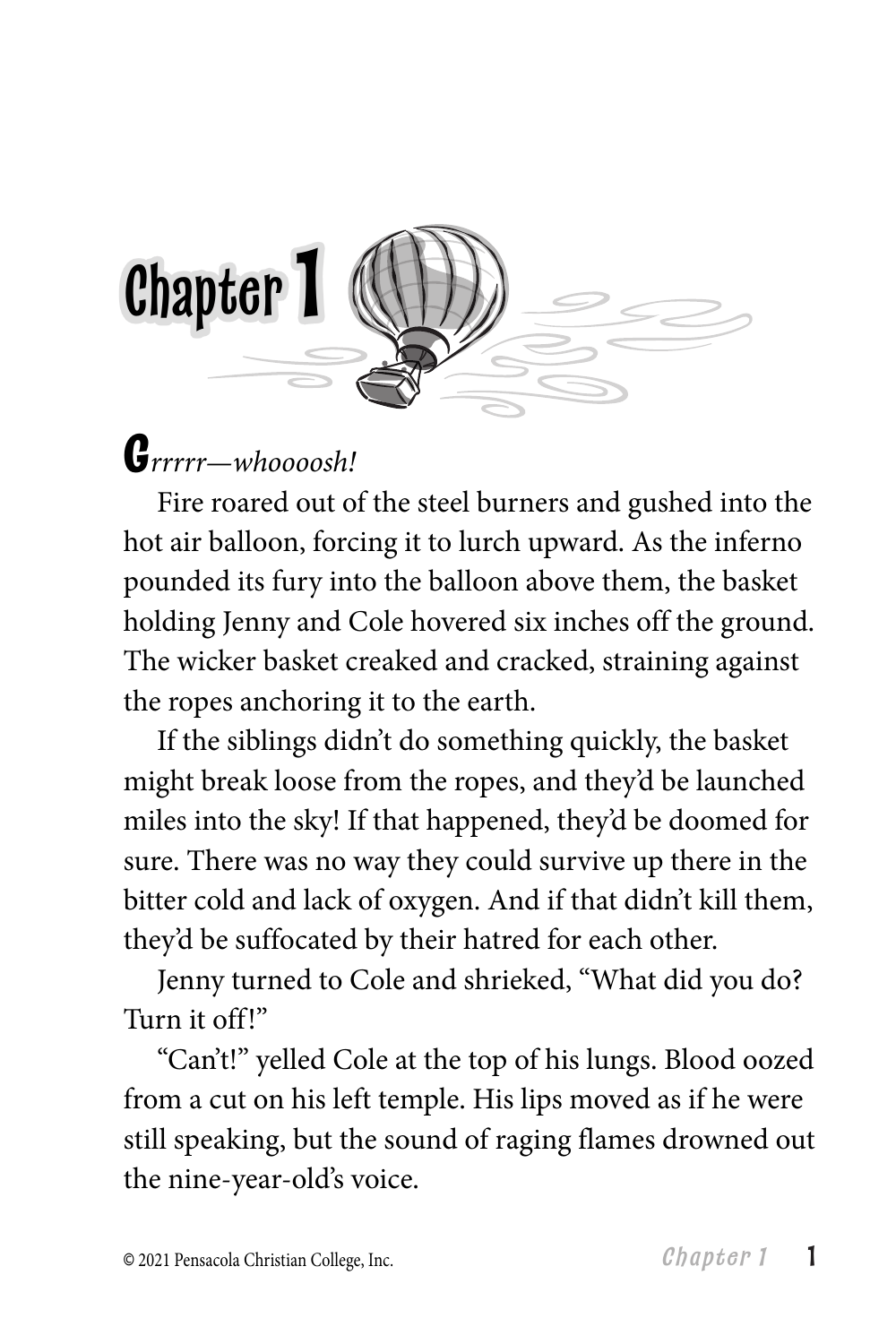**F**ive minutes earlier, Mr. Weber, the gray-haired pilot of the hot air balloon, had instructed the siblings to climb into the wicker basket. Jenny stumbled as she climbed over the railing of the tall basket wall, but Mr. Weber quickly saved her from falling by reaching out a calloused hand and steadying her as she climbed the rest of the way in. Jenny had been a little nervous about the flight. But that nervousness evaporated when she realized that there would be an experienced pilot at the controls.

The colorful balloon billowed like an enormous blimp above their heads. Jenny stared up at the kaleidoscope of color, her excitement swelling for this once-in-a-lifetime adventure. She sure was glad they'd met the pilot last week at the Labor Day Lift Off Balloon Festival. Jenny smiled just thinking about how perfect it had been that she and her family were able to help out the pilot when his crew hadn't shown up. And now, the siblings were being rewarded with their very own balloon ride! Within the next few minutes, they'd launch and float away into the morning sky.

"Thanks, Mr. Weber," Jenny said, her voice bubbling with excitement. "I've always dreamed of flying in a real hot air balloon!"

Mr. Weber looked up from pressing buttons on an electronic gadget attached to the basket's frame. He slipped a rusty screwdriver into the pocket of his denim overalls and smiled. Decades of hard work had etched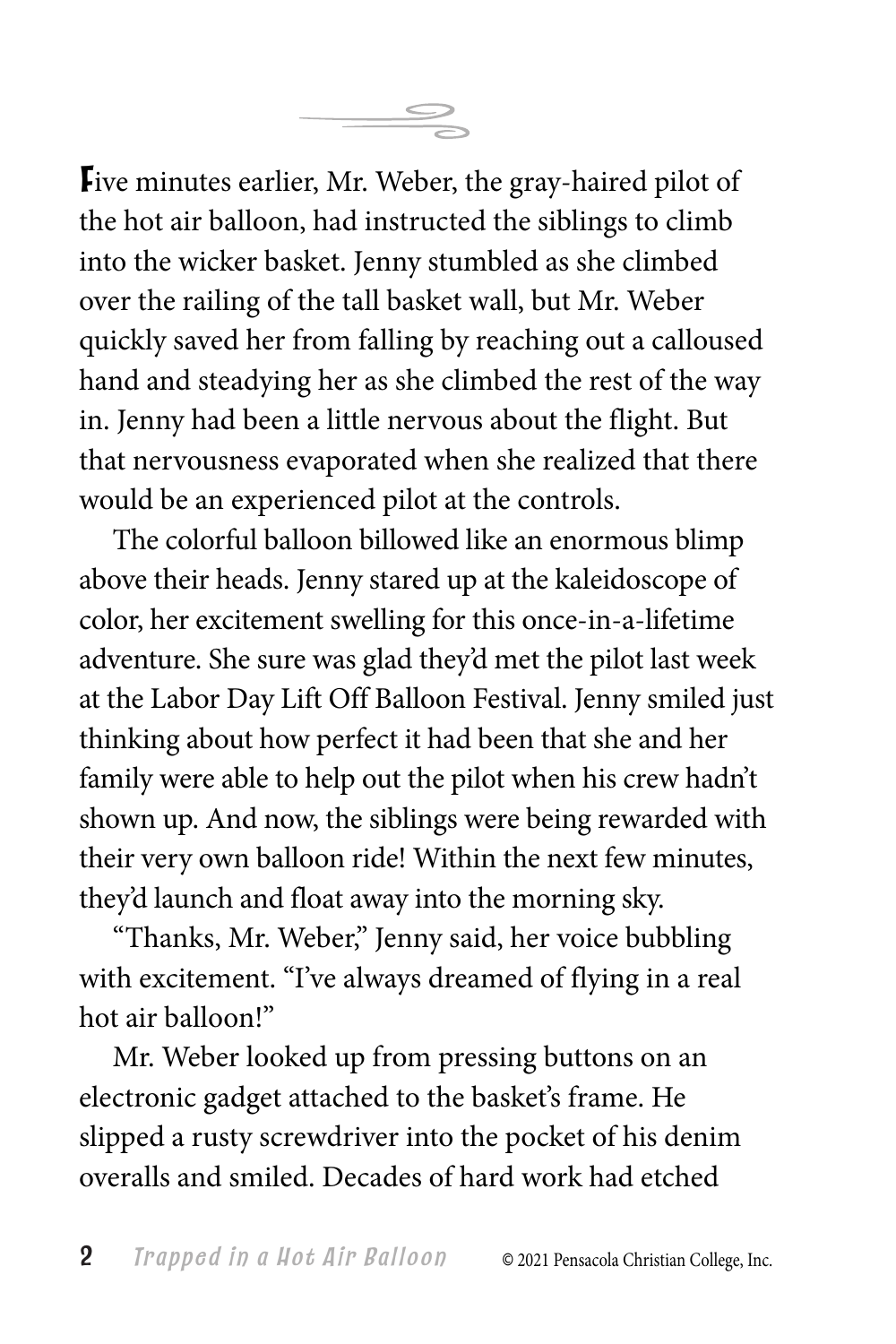deep wrinkles into his skin, but his grandpa-like face still radiated a warm playfulness. "You're mighty welcome, young lady," he said in a Southern drawl. "Glad to have you aboard."

After programming the electronic device, Mr. Weber glanced at the propane tanks, then patted his pockets. Finally, he began rummaging through a leather pouch attached to the basket's wall. His relaxed grin drooped low. "Uh, guess I forgot my wrench back at the truck." He scratched his gray beard while looking around. "Must've forgotten my coffee too. Can't be takin' off without that," he said with a chuckle. "Y'all stay here. Be right back." He heaved his aging body awkwardly out of the basket.

As Mr. Weber trudged toward his pickup truck about two hundred feet away, Cole climbed onto the top railing of the balloon's basket. He wobbled from side to side while making goofy faces, pretending to lose his balance.

"Get down," Jenny scolded, glaring at him. Being four years older than her brother, she felt responsible to tell him everything he did wrong in life. "Or else," she continued, "Mr. Weber won't take you up in the balloon."

"Can't make me," Cole spat back, his voice teasing. "I can do whatever I want." He stuck his tongue out at Jenny, then added, "You're not my boss!"

"Whatever," she said, rolling her eyes. Turning her back to him, she glanced at her cellphone. 7:22 a.m.

Daylight had inched its way over the horizon less than an hour ago. The sun's orange glow had already begun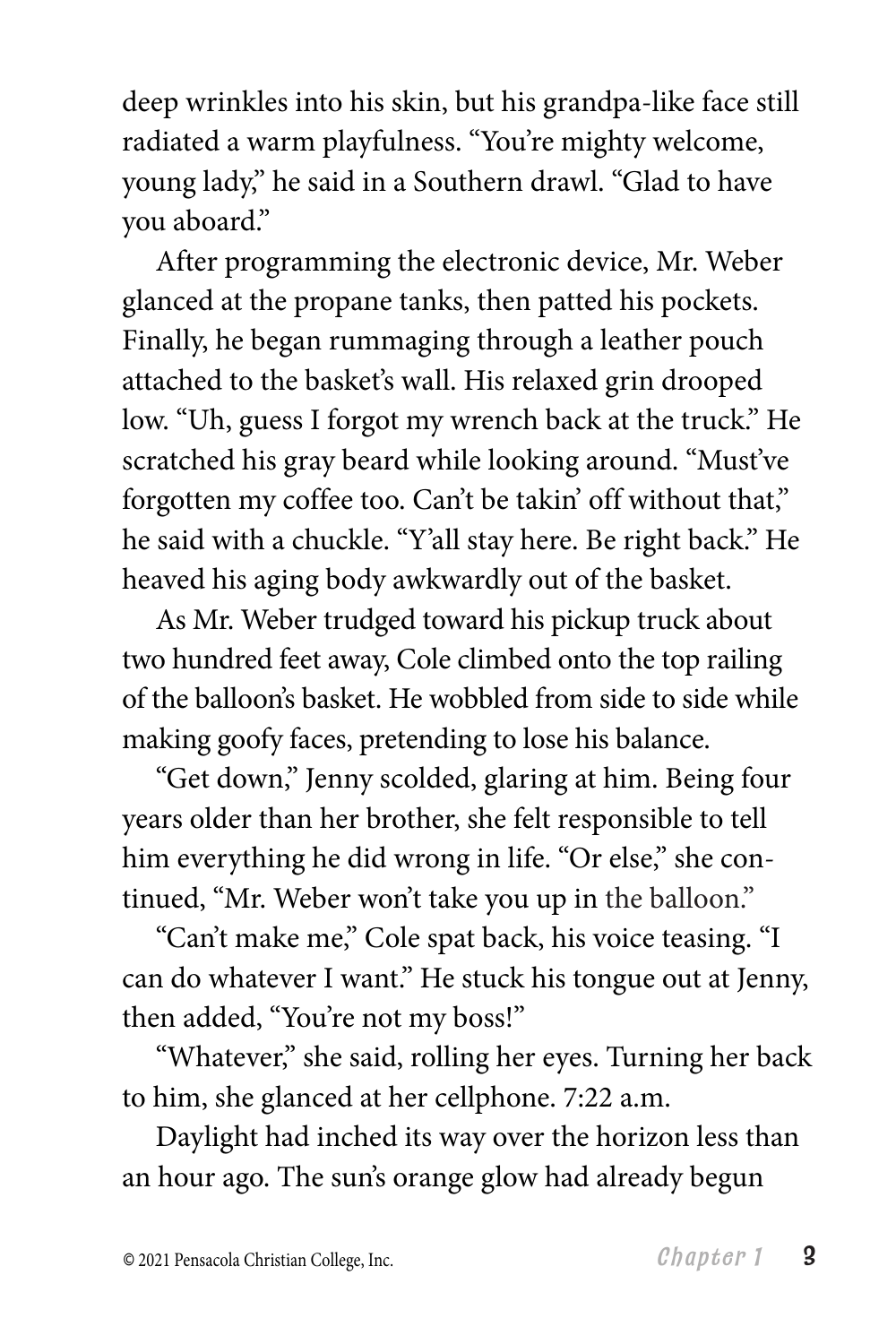warming the chilly air. And even though Mr. Weber's ranch lay about twenty miles east of Colorado Springs, Jenny could still see the rugged outline of Pikes Peak off in the distance, beyond the city.

Jenny was sweating after all the work it had taken to set up the balloon. She unzipped her purple puffer vest and was about to take it off and toss it on the floor, but then decided not to. The basket's plywood floor had clumps of dirt scattered on it from her and Cole's shoes, and she didn't want to get the vest dirty since it was fairly new.

A breeze rustled Cole's straw-colored hair. The draft wasn't strong, but the seventy-foot balloon was a huge target for it. The balloon towered over them, swaying from side to side.

Jenny stared out at Mom, Dad, and Mrs. Weber, who were all trying to keep the balloon steady by pulling on and fighting with the crown line. That's what Mr. Weber had called the long rope that draped down from the top of the balloon to the ground.

With Mom and Dad distracted, Cole pulled back the sleeves of his blue sweater. His eyebrows narrowed, and a mischievous grin twisted his lips as he glanced at Jenny to make sure that she wasn't watching. Then he reached toward the support beams that arched above his head. The beams held the twin burners that turned propane fuel into a gushing fireball when ignited by the pilot. The heat from these flames provided the lift that pushed the hot air balloon into the sky.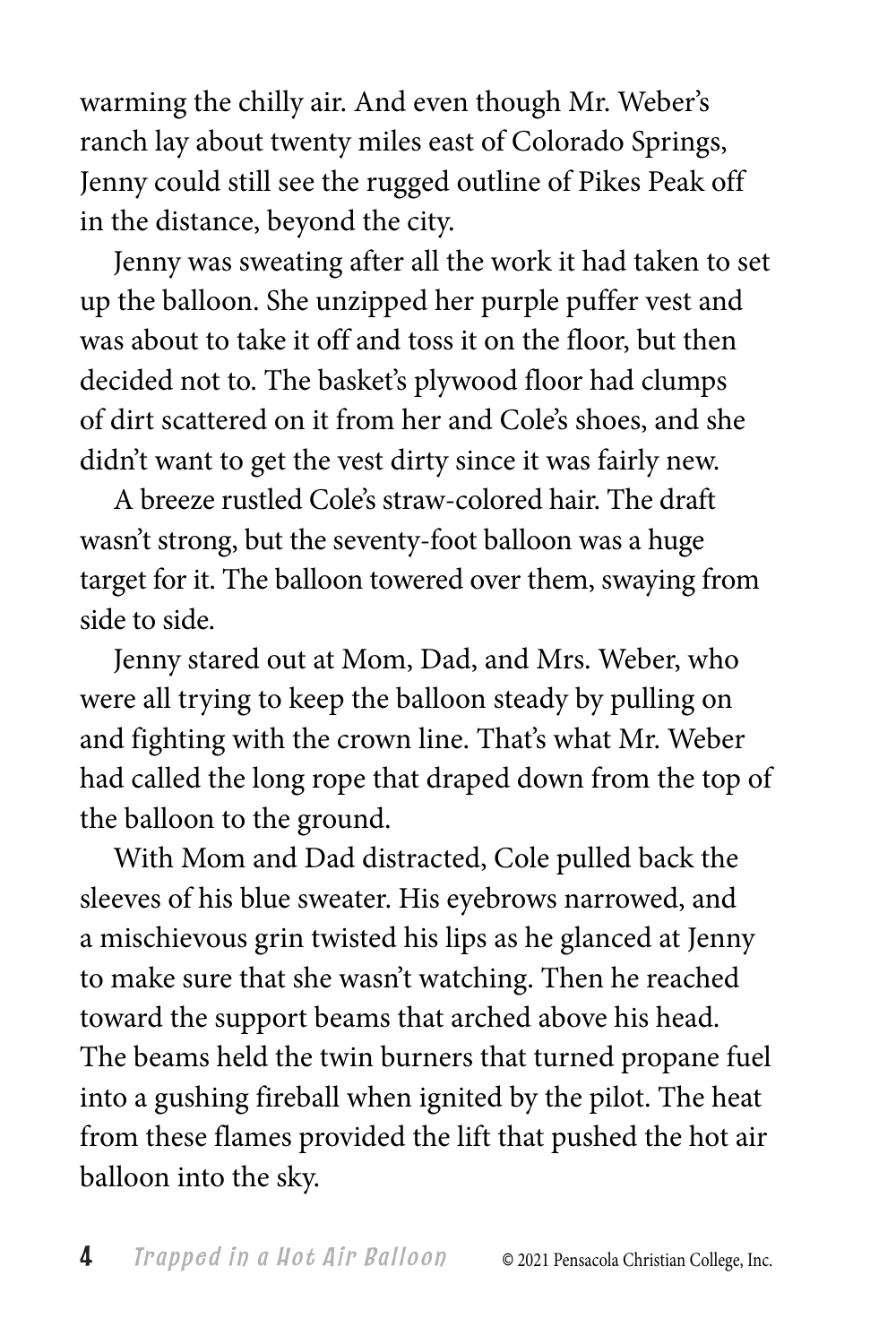Cole choked back a laugh, then made a face at Jenny, who still had her back turned to him. With one last silent taunt, he jumped up to grab onto the beam. But as he gripped the beam and jerked his legs upward to hang upside down like a circus acrobat to scare his sister, his shoe slammed into the ignition switch at the base of the burners. At that exact moment, a sharp cracking sound, like an empty soda can being stomped on, splintered the air.

## *Grrrrr—whoooosh!*

Flames erupted from the burners like a geyser, shooting angry fire into the balloon. And with that fire blistering heat!

Cole ripped his hands loose from the metal support beam and flung himself away from the ferocious flames. He tumbled back into the basket, his head scraping against the wicker wall.

Jenny whirled around when she heard the roaring burners. "What did you do?" she shrieked. "Turn it off!"

Cole scooched into a sitting position in the corner of the basket. "Can't!"

**©** 2021 Pensacola Christian College, Inc.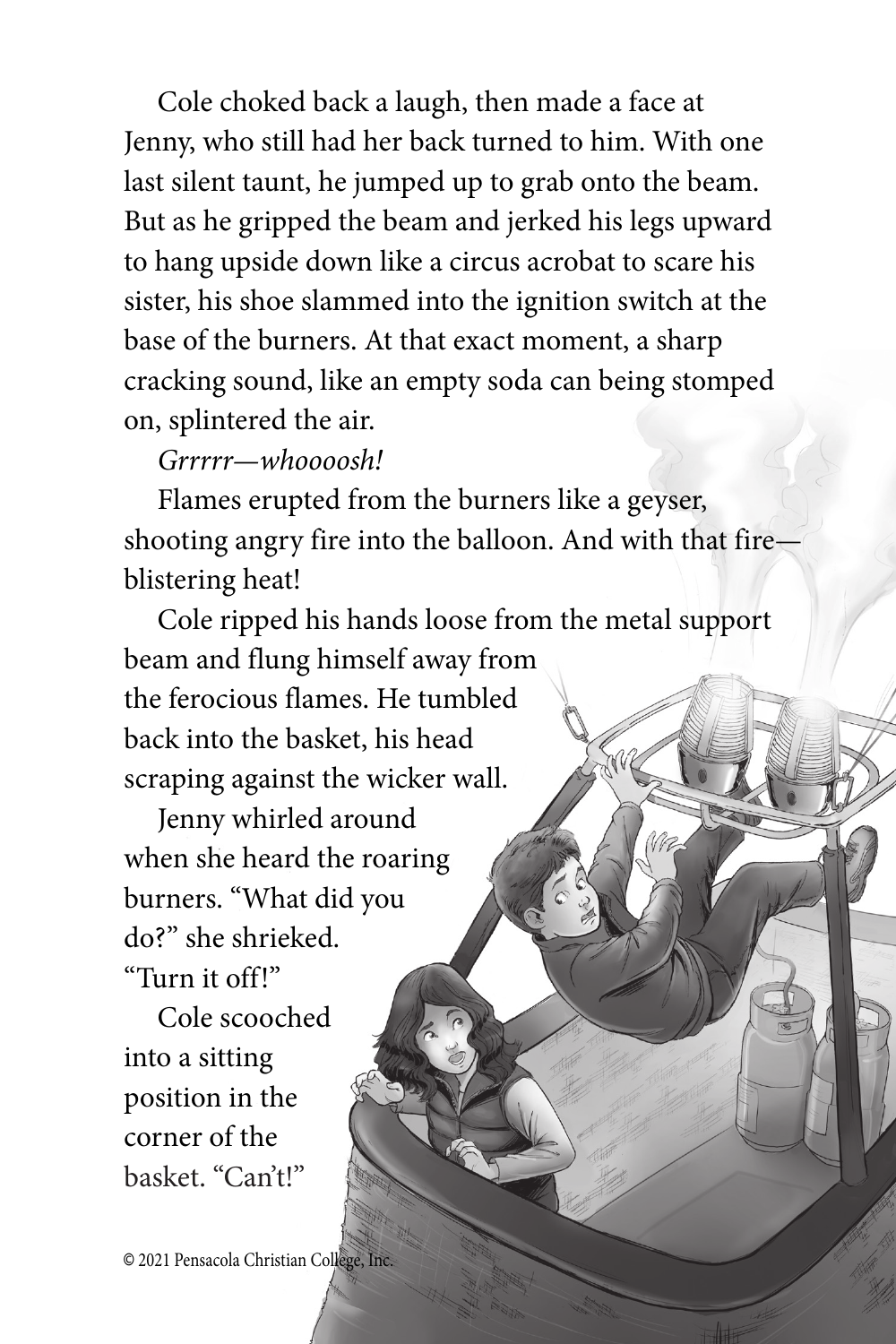He tried to say more but was distracted by the dizziness blurring his vision. He shook his head, but his eyes were still foggy and unfocused. That's when Jenny noticed the stream of blood oozing from a cut on his left temple.

Jenny scrambled toward a control gauge attached to the support frame. The cellphone-sized gadget displayed a bunch of digital numbers and symbols. It looked incredibly complicated. Wanting the inferno to stop, Jenny frantically pressed all the buttons. But nothing calmed the raging burners.

Meanwhile, the balloon towered above their heads, a patchwork of vibrant reds, yellows, greens, purples, and blues. The nylon fabric heaved upward with energy, ready to escape the clutches of earth—ready to soar to freedom.

The balloon's suspension cables, attached to the burner frame, tugged fiercely at the passenger basket below. In response, the wicker basket—just slightly larger than their dining room table at home—creaked and cracked.

The basket hovered and quivered inches above the prairie grass. Several ropes secured the basket to a metal spike that Mr. Weber had pounded into the ground. These ropes, along with the crown line that Jenny's parents and Mrs. Weber were still clinging to, were the only things left anchoring the balloon in place.

The twin burners continued spewing a firestorm of fury into the belly of the billowing beast. As lava-like heat blazed down on Jenny, all she could think about was how to escape from being roasted like a marshmallow.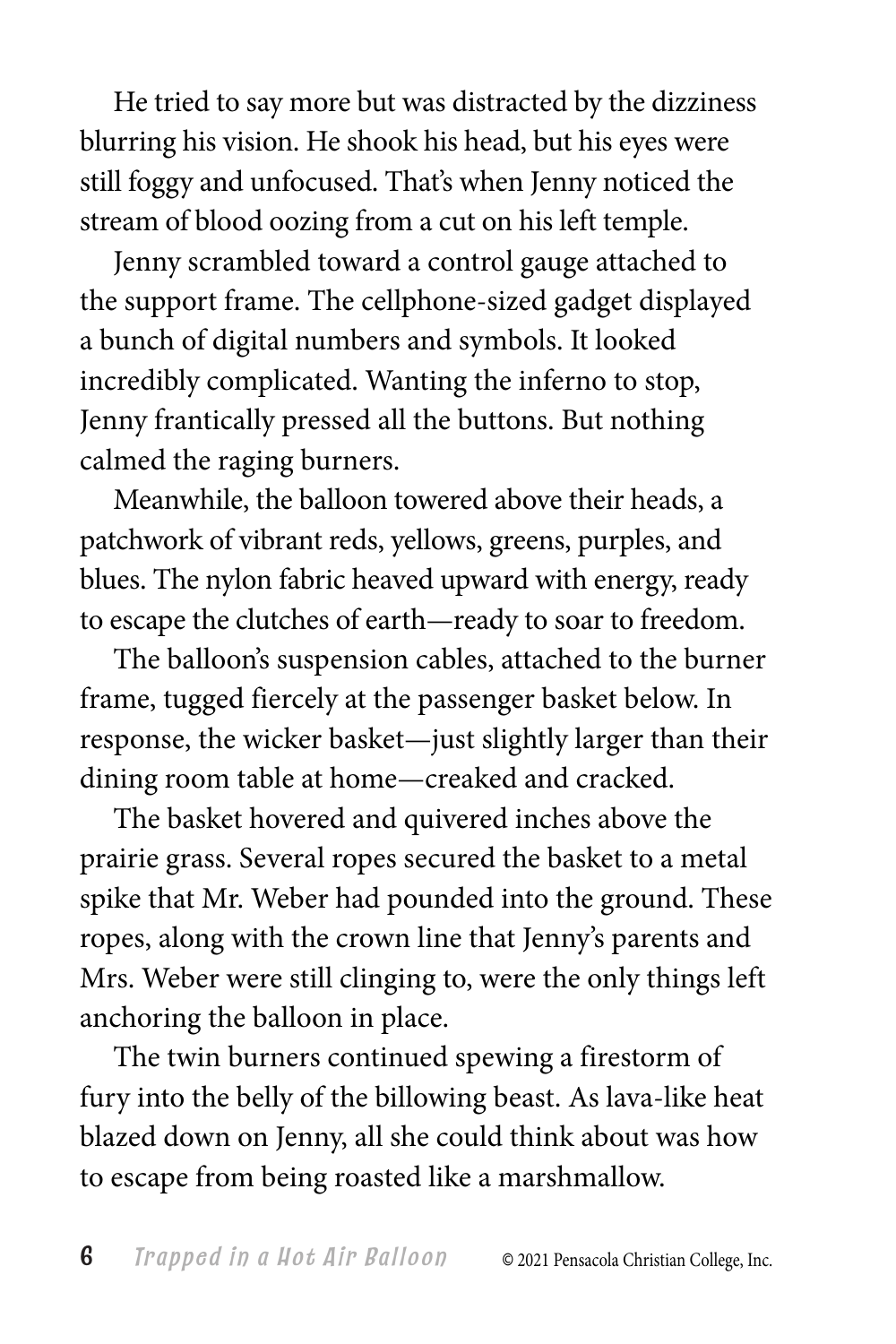

**C**ole staggered to his feet, but terror seemed to have taken over his body. His bugged-out eyes darted back and forth, searching for a way to stop the flaming furnace. Jenny was still screaming at him, commanding him to shut it off.

"I'm trying!" he yelled. But the panic in his voice told her that he had no idea what to do. He couldn't seem to find the *Off* switch. Cole's face flushed red. His hands twitched as if ready for action but still unsure what to do. Then, his eyes locked on several ropes attached to the basket's frame. Without hesitation, he yanked hard on the end of each rope.

With a rugged jolt, the knotted ropes pulled away from the metal spike that had anchored the balloon to the ground. Now free, the hot air balloon leaped upward into the sky. Jenny felt as if the ground were plunging away beneath her.

"Help!" Jenny and Cole screamed in unison. "Help us!" The siblings peered over the top edge of the basket, their fingers gripping the leather railing for dear life.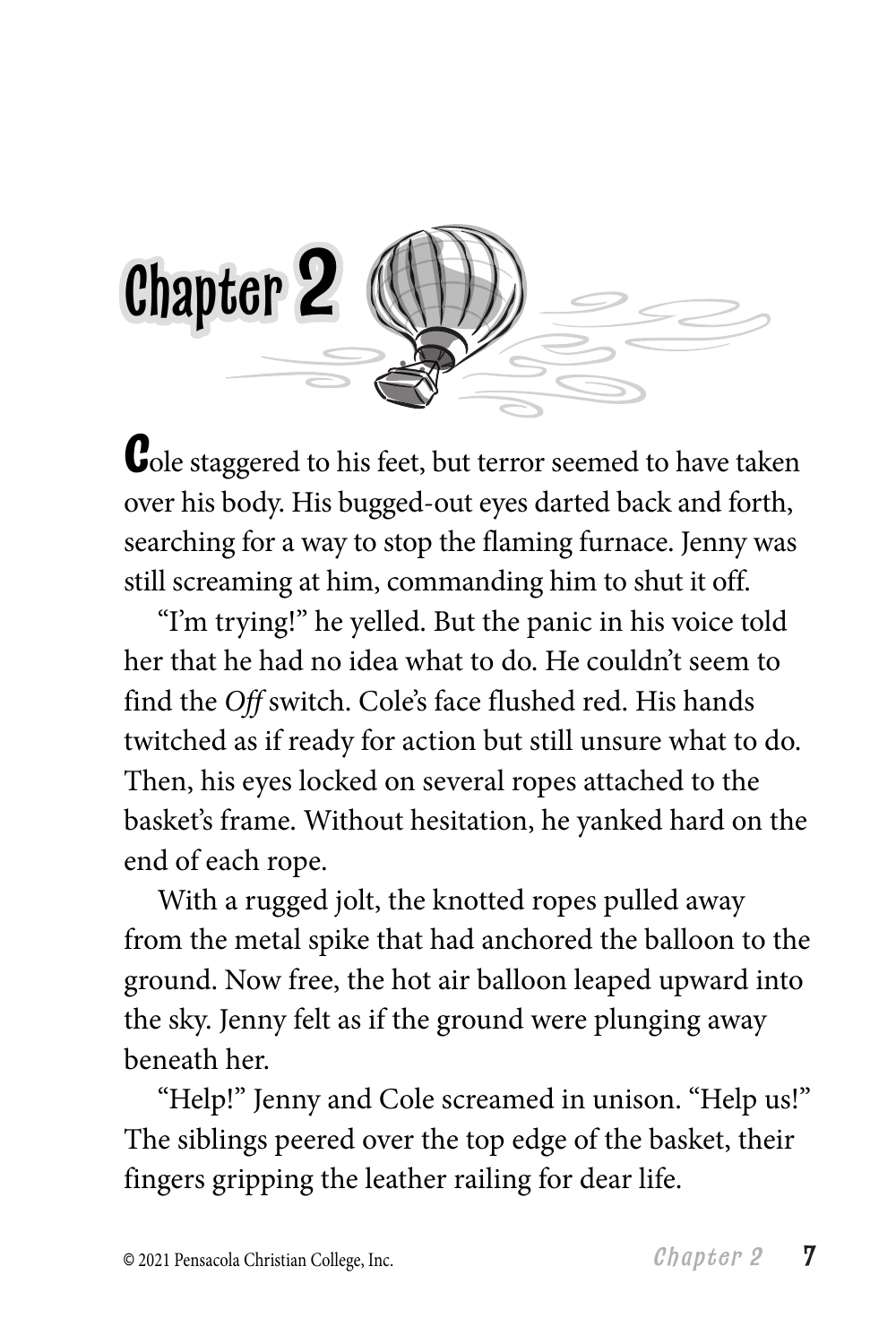

**A**s soon as Mr. Weber heard the burners ignite, he jerked up from digging through the toolbox in the back of his pickup truck. Seeing the danger, he sprang away from the truck and darted back toward the balloon.

Mr. Weber had only taken a few steps when his foot slid into a sandy hole. His knee twisted inward, and he tumbled to the ground with a hard *thud*. He clutched his knee, wincing in pain, but almost as quickly shuffled back to his feet. As he limped frantically toward the basket that now rose into the air, a gust of wind pushed the balloon away from him.

He was too late.

If Mr. Weber hadn't fallen, he could've grabbed the basket or at least one of the short guide ropes that dangled beneath it. If only  $\dots$ 

. . . but it wasn't meant to be.



**W**hile all this was going on, Mom, Dad, and Mrs. Weber had been battling with the crown line. They knew something awful had happened but didn't dare let go of the rope. They yanked hard, trying to keep the balloon steady, to keep it chained to the ground. But the billowing beast couldn't be tamed.

When the balloon jerked upward, the crown line threw Mom and Mrs. Weber off balance. As they tumbled to the ground, the rope slipped out of their hands.